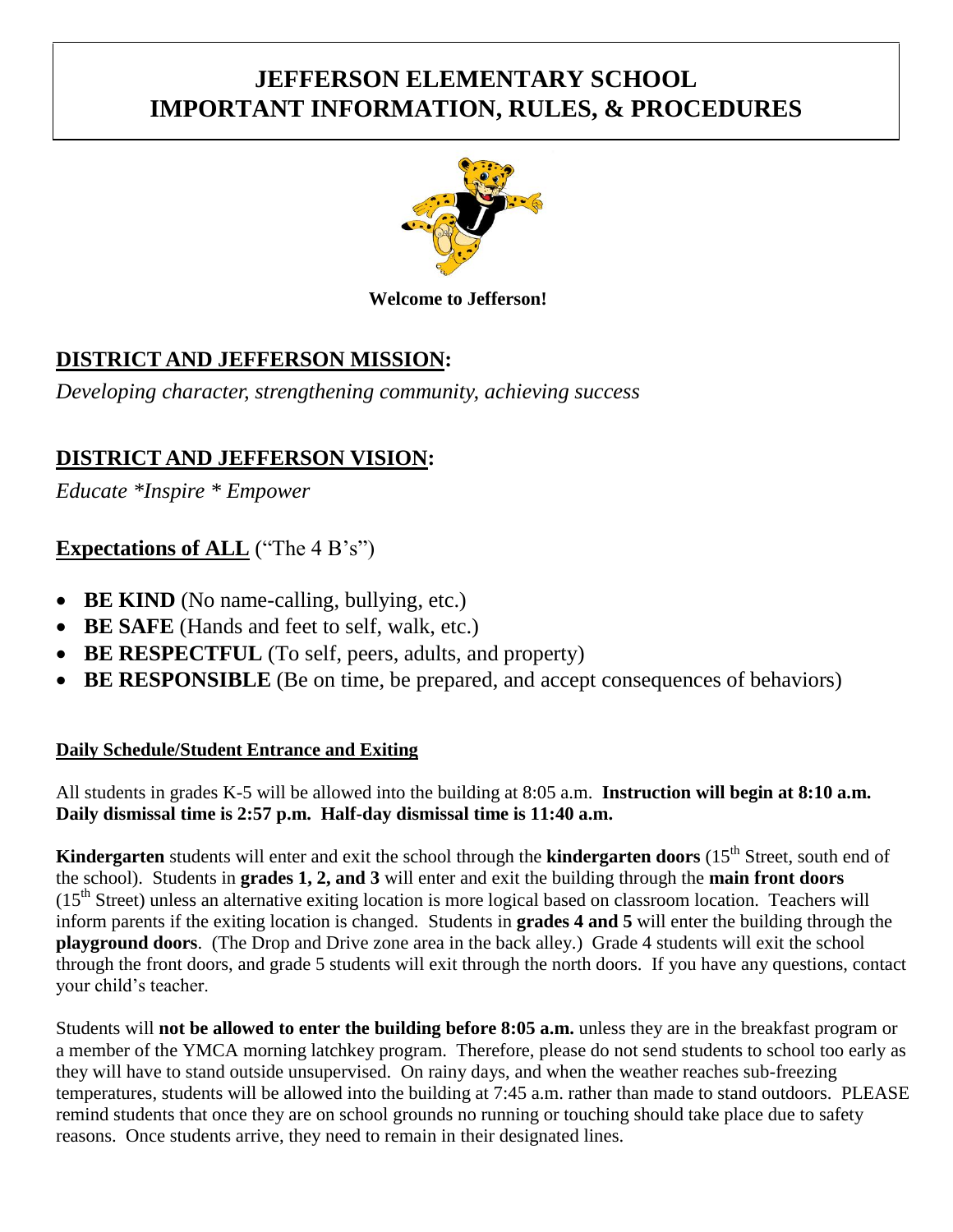## **Dropping Off/Picking up Students**

Due to traffic congestion, there is a "drop-off only" zone in front of the school on  $15<sup>th</sup>$  Street, mainly for students in grades K-3. Students dropped off in this area must exit vehicles immediately. No standing is allowed. Do NOT drop students off in the street. This not only impedes traffic, but also is very dangerous! Remember, students need to cross at corners. There is also a Drop and Drive zone in the back of the school (alley area**). THIS IS MEANT FOR STUDENTS IN GRADES 4-5** (and their siblings if necessary).

Please do not use the staff parking lot for drop-off or pick-up purposes. If there is a medical reason which causes a student or parent to need a handicap parking spot, please communicate with the office. Otherwise, that lot and entry are for staff use only. Also, all parents (unless they are volunteering their time to assist school) **are expected to wait outdoors for students during drop off and dismissal**. Please stand behind the yellow painted area marked "entering and exiting zone," so that door areas are clear. Please pick students up on time, or if necessary, you can enroll them in one of the after-school latchkey programs mentioned below.

## **Latchkey Programs**

There are **TWO latchkey programs** available for parents to consider for their Jefferson students. There is an on-site program facilitated by the YMCA. It is located in the Jefferson auditorium/gym in the AM and/or PM. Contact Michelle at 734-282-9622, ext. 205 for more information, including times and costs.

There is also a latchkey program available at the Salvation Army. It is a nice facility with lots of things for kids to do! It also provides students with a nice break from the school environment. If students attend the Salvation Army Program in the morning, a bus will bring them to school. After school, the bus picks up students in our staff parking lot and services them to the Salvation Army. For more information on that program, contact Linda at 734-282-8910, ext. 105.

Whatever choice you make, please take the time to research options. If you are not satisfied for any reason throughout the school year, keep in mind that there is an alternative option. The safety and happiness of your child should be the main focus of your decision.

#### **Crossing Guards**

Our crossing guards are invaluable! PLEASE RESPECT THEM. They work hard to keep our students safe. It is often a thankless job, and yet they are so important to the safety of our students.

# *PLEASE drive safely and patiently at all times! Respect the crossing guards who are working to keep children safe!*

#### **All Visitors Must Check in at the Office**

*EVERY visitor MUST report to the office for a visitor's pass***. Upon ringing the entry buzzer, every visitor will be asked to state the reason for their visit and then reminded to go directly to the office. Please do not get upset by questions, as they are District Protocol.** Also, please never go directly to a teacher's classroom to speak with them. If a parent needs to discuss any matter with a teacher, arrangements for a meeting should be made with them first via e-mail, phone call, or letter. If there is immediate attention needed, stop in the office to speak with the principal. As always, an "open-door policy" is in effect, which gives parents the freedom and flexibility to have their questions answered, concerns heard, or needs addressed. (Positive comments always welcome too, of course!) Don't forget that all parents are welcomed to attend *JAG (Jefferson Action Group)*  meetings each month to express ideas or to keep abreast of Jefferson events and policies/curriculum.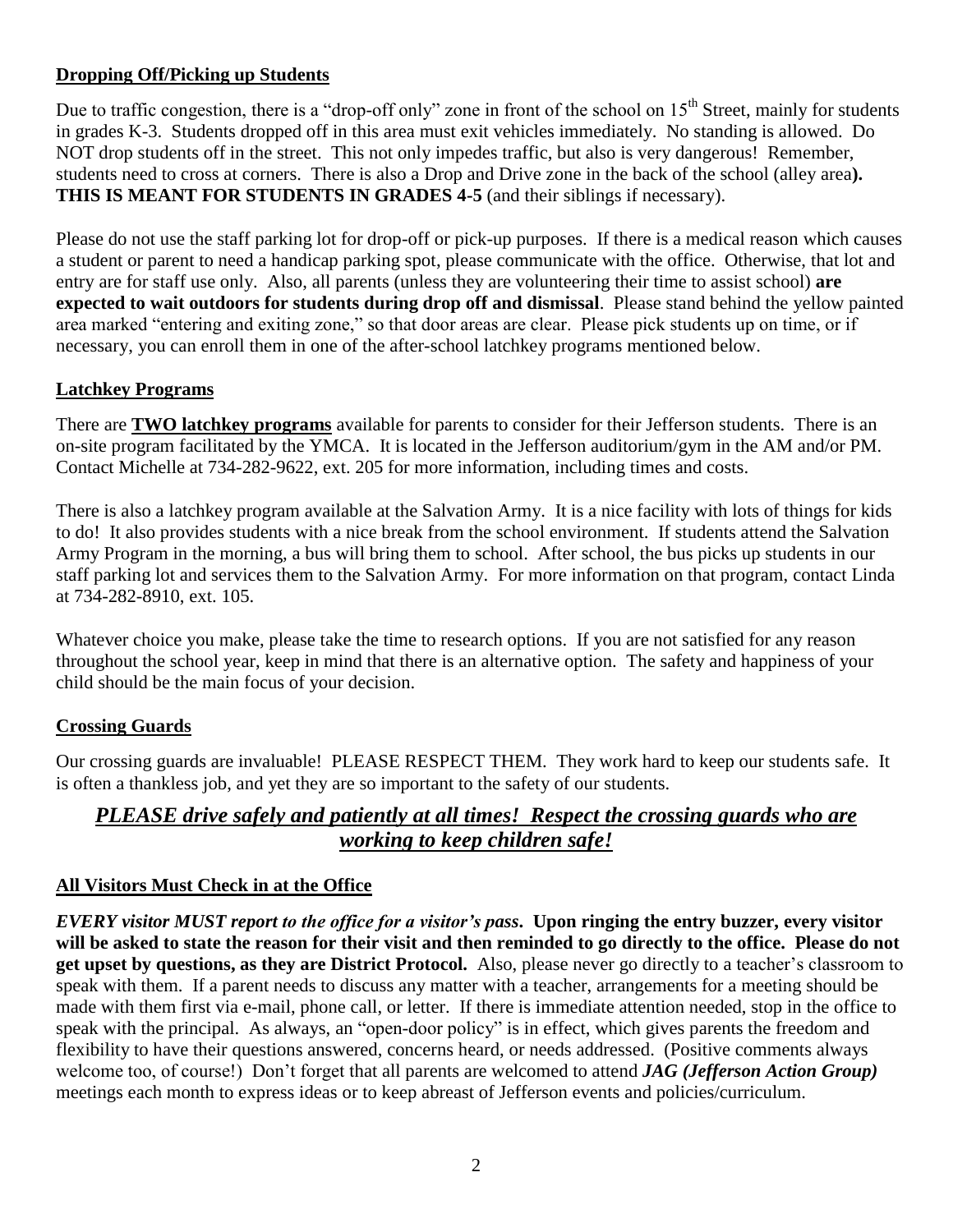# **All Visitors Must Check in at the Office Pt. 2**

No adult or student should be in an unattended classroom before or after school (or throughout the school day) without permission. For example, if a student forgets to take work home or if any other item is left at school, he/she should not go into a classroom to retrieve the item unless given permission from the office – not even if an adult accompanies him/her. If a situation like this arises, please report to the office, and the principal or a staff member will assist. If no one is available to help, unfortunately the item will have to remain in the classroom until the following school day. Thank you for your understanding and cooperation in this matter.

#### **Emergency Cards/Locker Assignment**

The emergency cards which parents fill out at the start of the school year are of critical importance. It is *crucial to update information on these cards as changes occur!* Parents/guardians need to be accessible at all hours of the school day- in case of emergencies or discipline situations. **If a parent/guardian cannot be reached, an alternative "emergency contact" person listed on the card will be called and the situation at hand will be relayed to them.** Cards **MUST have at least three alternate contact numbers** as well as various parental contact numbers. PLEASE include an e-mail address as well. Each student is assigned a locker after turning in a completed emergency card. This card is included in the fall packet of information.

#### **Attendance/Absence Policy/Truancy**

Parents are responsible for their child's regular and prompt attendance. Truancy hurts students! Chronic truancy threatens the academic achievement and future success of students. Michigan law requires all children through age sixteen to attend school. It is the legal responsibility of the parent/guardian of students to ensure their attendance throughout the entire school year. A student is considered truant if they are absent for 10 days or more without valid/lawful excuses (i.e. illness and family emergencies). Teachers will send a letter home when students reach 5 absences. At 10 absences, a letter from the "Graduation Coach" will be sent home. At 15 absences, the principal will send home a notice, and a doctor's note may be required for each additional absence. The school attendance officer may be contacted at this time as well. **Regular attendance is essential for success in school; therefore, truancy is treated very seriously.** Also, **if a student is absent from school, he/she** *cannot* **attend any school-related extracurricular events that day or that evening.** (Extenuating circumstances may be discussed with the principal.)

If a student will be absent due to sickness or other circumstances (see examples below), please call the *office at 759-5600* or call the *attendance line at 759-5685* and leave a voice message with the student's name, grade, homeroom teacher, and reason for the absence.

- 1. Personal illness or injury A doctor's note may be required if absences are excessive.
- 2. Home confinement for health reasons Absences arising from this condition are limited to the length of confinement as indicated by a proper health official.
- 3. Death of a relative Length of absence may vary as needed.
- 4. Observance of a religious holiday
- 5. Medical appointments Doctor's note required.
- 6. Prearranged family vacations Advanced notice stating when the student will be gone would be appreciated.

Unfortunately, the school does not have a clinic. *Ailing students should stay home*, and their absences should be called in. **Please be sure to call when your child will not be in school.** Sometimes, illnesses and accidents occur at school. If this is the case, the affected student should inform an adult or go to the office. The student's parent/guardian will be contacted as needed. (If a parent cannot be reached, alternative persons on the emergency card may be called.) Anyone picking up an ill student from school must be listed on the emergency card or authorized by a person listed on the emergency card.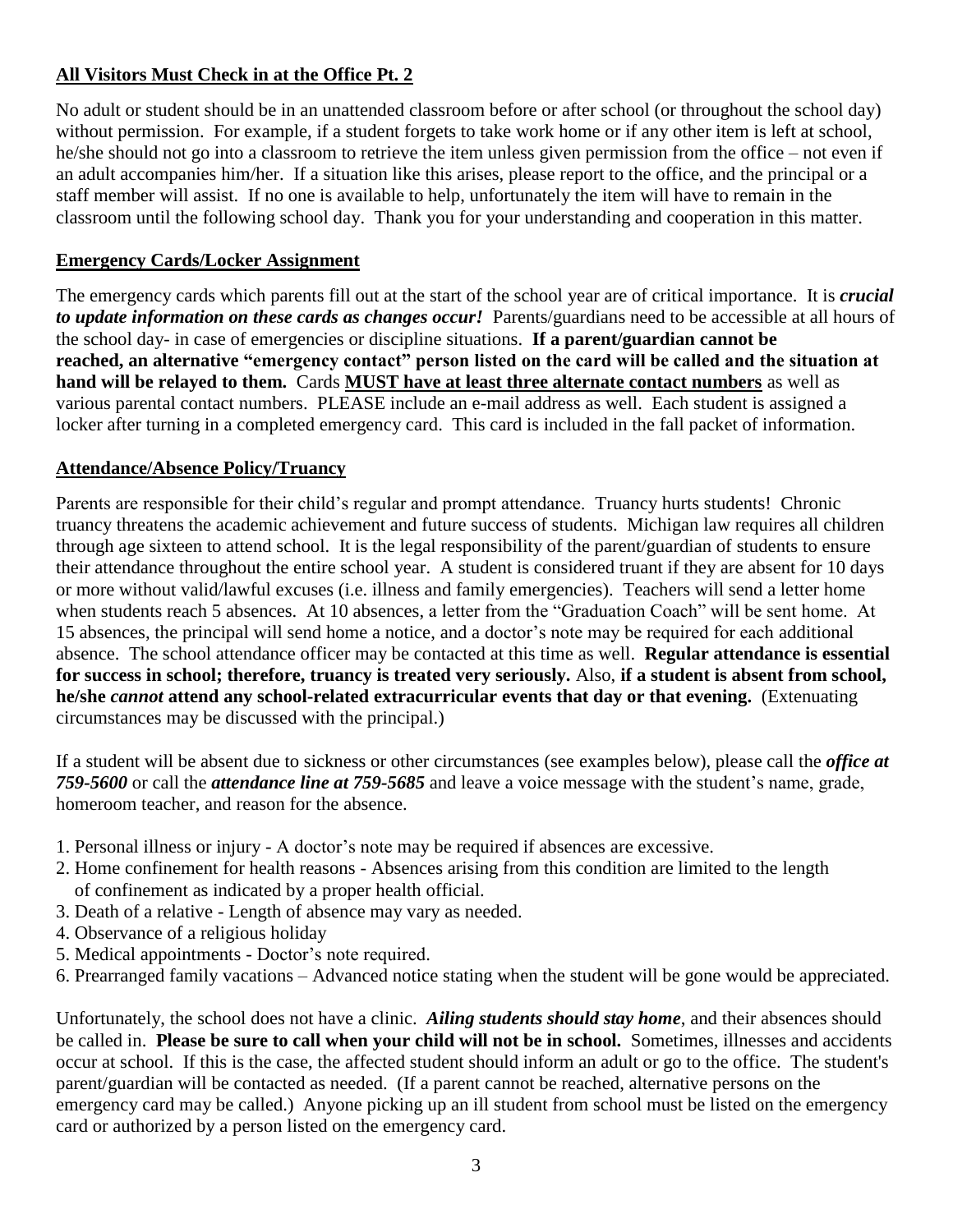#### **Homework Policy When Absent**

Class work and homework that is missed due to absences can be made up by students when they return to school. **Teachers will not be expected to gather missing work to send home.** Students will have as many days as they were absent to make up necessary work.

#### **Tardiness Procedures/Lunch Count**

School starts at 8:10 a.m. Students are expected to be in their classroom on time. **If a student arrives after 8:10 a.m., they will be marked tardy.** If a student arrives late, he/she must report to the office for an entrance pass so the office knows the student is not absent, and to make sure that the student is included in the lunch count. *If students arrive after lunch orders are already placed, which is 8:45 a.m., students will need a lunch from home.* PLEASE NOTE: **Students who arrive after 9:30 a.m. are considered absent for the morning**. **Students who leave school before 1:30 p.m. are considered absent for the afternoon.**

## **Lunch/Lunch Costs/Free and Reduced Lunch**

**The cost for a complete school lunch is \$2.50; breakfast is \$1.50.** A single milk purchase is .40 cents. If you feel your son/daughter may qualify for free or reduced lunch, please fill out the **Free and Reduced form** enclosed with the beginning-of-the-year packet**.** If a student qualifies for "free lunch," a breakfast and a lunch meal will be provided at no cost. If a student qualifies for "reduced lunch," designated breakfast meals are .30 cents, and lunch meals are .40 cents. Please be sure to submit a free and reduced form, as *our Title I funding relies on this information!* **(More information about Title I at the end of this handbook.)**

Please pack well-rounded lunches. NO soda, please. Parents are allowed to take their children out for lunch or drop off a special (or forgotten) lunch anytime. However, due to lack of space and for security reasons, parents may not eat lunch in the building. **If there are problems with lunch accounts, please contact Mr. Mark Rodriguez or one of his food-service staff supervisors at (734) 759-5041**.

#### **Leaving School**

Parents must send a note with their student or contact the school before their child will be given permission to leave school during the course of a day. *STUDENTS MUST NEVER LEAVE SCHOOL DURING THE SCHOOL DAY WITHOUT CHECKING OUT AT THE OFFICE*. Permission to leave school can only be given by a child's parent/guardian or in some rare circumstances another person listed on the emergency card.

# **Means of Communication/Phone Calls to the School/Phone Use/Jefferson Website & E-mails**

Please read papers/calendars that are sent home. Be sure to view the marquee in front of the school daily. Make sure your e-mail address is on file and read the e-mails that are sent home. Also visit the Jefferson website regularly at [www.wyandotte.org/jefferson/.](http://www.wyandotte.org/jefferson/) With these communications, you will be kept abreast of school-related information without relying on calling the office. The office gets very busy, and parents can help by limiting phone calls. On this same note, **please be sure to communicate with students about after-school arrangements, such as who will pick them up and whether or not they are allowed over a friend's house after school. Students will not be allowed to use the school phone to arrange plans with friends.** If you have unanswered questions, please call the office or stop in to ask. Please do not call a teacher's classroom directly. Call the main office, and you will be connected *OR* a message will be given to the teacher to return your call at a convenient time. Phone calls to the classroom are disruptive to the education process. Please feel free to e-mail teachers at any time. Staff e-mail addresses can be found on the Jefferson Website.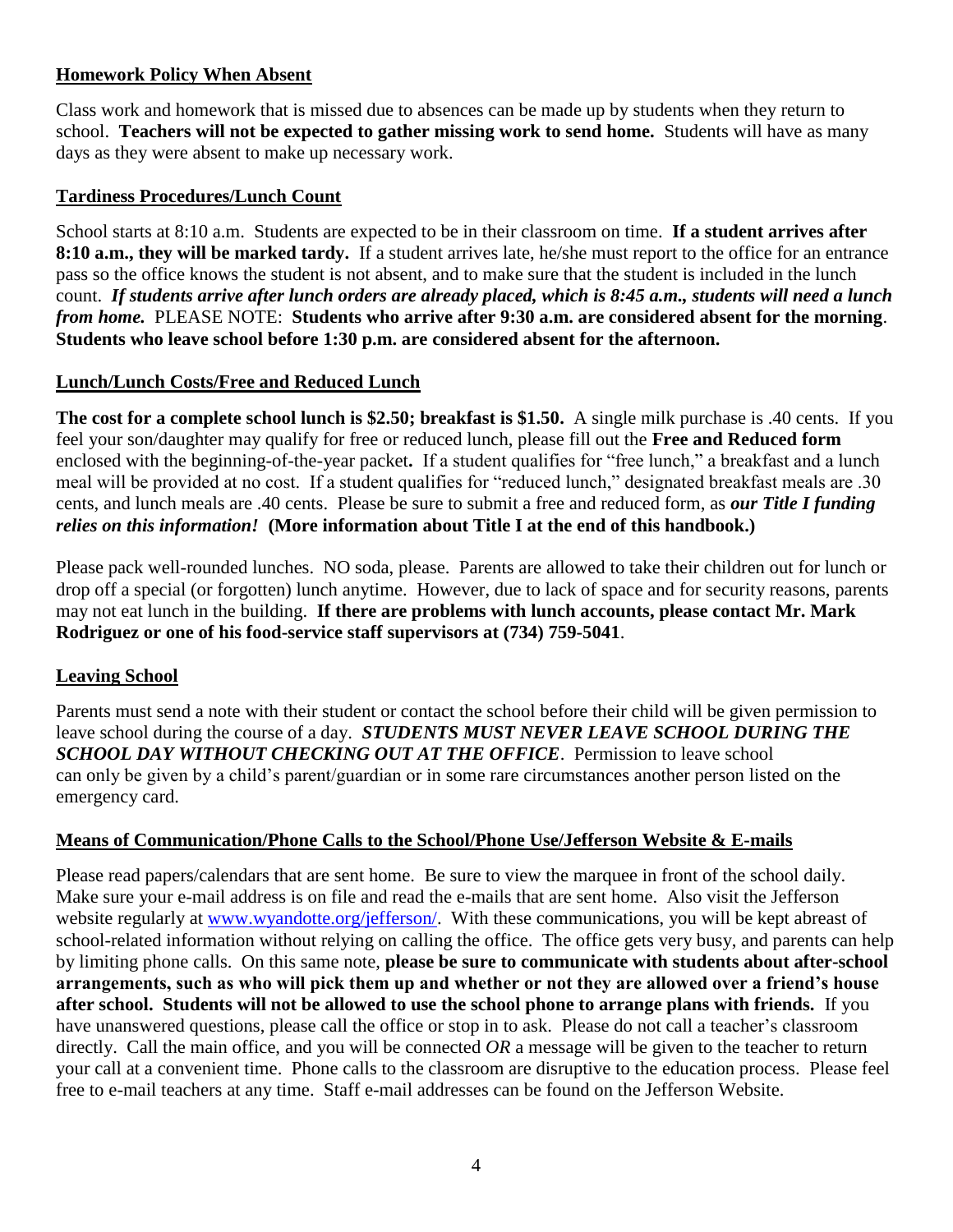#### **Teacher Requests by Parents**

Parents can speak with principal to request a teacher. They will be asked to put in writing the reason for the request. Requests will be considered but are NOT a guarantee. Requests need to be made in May or June, before summer vacation. Parents will not be allowed to make requests yearly. This has become a concern because requests are being made every year – sometimes simply based on friendships and other unfounded reasons. Parents will be allowed one request during their child's time at Jefferson (unless there are extenuating circumstances), so this decision should be made wisely.

# **Medication**

If there are circumstances under which your child should/must receive medication during school, it will be given in compliance with the state law. **Medication Authorization** forms are available in the office and must be completed by a physician. This includes over-the-counter medications, ointments and cough drops.

# **Head Lice**

Anyone can get head lice. A child can contact head lice from another student who has them by sharing combs/brushes; placing heads next to one another; sharing hats, sweaters, etc. which may have loose hairs and lice; and lying on carpets, beds, or upholstered furniture where there may be loose hairs from an infested person. Signs to look for: Watch to see if your child scratches his/her head or complains of an itchy scalp, and examine your child's head carefully. If your child has lice, you will probably not see the lice itself, but you can see the nits (usually found around the nape of the neck or behind the ears). The nits are very small (about the size of a grain of sand), and they are attached to the hair usually close to the scalp. They are attached firmly and are difficult to pull off (unlike dandruff and hairspray particles which are easily removed). If you think your child might be infested, please call the school for further instructions.

## **Progress Reports/Report Cards/End-of-the-Year Recognition**

Teachers will distribute progress reports to students at the halfway point of each of the three marking periods. Progress reports provide an extra means for teachers to communicate with parents. All students will receive a **Standards-Based Report Card at the end of each of the three marking periods,** allowing parents to clearly see what standards their children are proficient in, where their children are struggling, and what standards have not yet been taught.

At the end of the school year, teachers at each grade level will have their own, individual systems of recognition in place. They may choose to recognize specific students for such things as improvement, behavior, attendance, etc., or they may choose to recognize the entire class for a certain goal. At the end of the year, there will be only one scholarship awarded, the *Schonfeld Respect Scholarship*. The recipients of this award will be selected by their classmates (one male *and* one female fifth-grade student who best exemplifies the following characteristics: respectful to others, responsible, a leader, kind to all, a student who puts forth academic and behavioral effort, shows good manners, is caring, and a "team player"). This award is named after a former Jefferson Elementary teacher who passed away in 2002. To win this award is a great honor – especially since the winner is chosen by his/her peers for outstanding leadership. The recipient will receive a certificate, have his/her name engraved on a school plaque, and receive a monetary scholarship.

# **Conferences**

Parent-Teacher conferences occur twice each school year – in late fall and in late winter. Parents are expected to take advantage of these opportunities to discuss their children's progress with teachers in order to help students be more successful. Each meeting lasts 10-15 minutes, and since there is no "wait time" in between, teachers must strictly adhere to the schedule they devise. (Please be on time for your scheduled appointment. If you are late, it may be necessary to reschedule another meeting date.) **If a different date or more time is needed to discuss a student, other arrangements can be made with individual teachers.**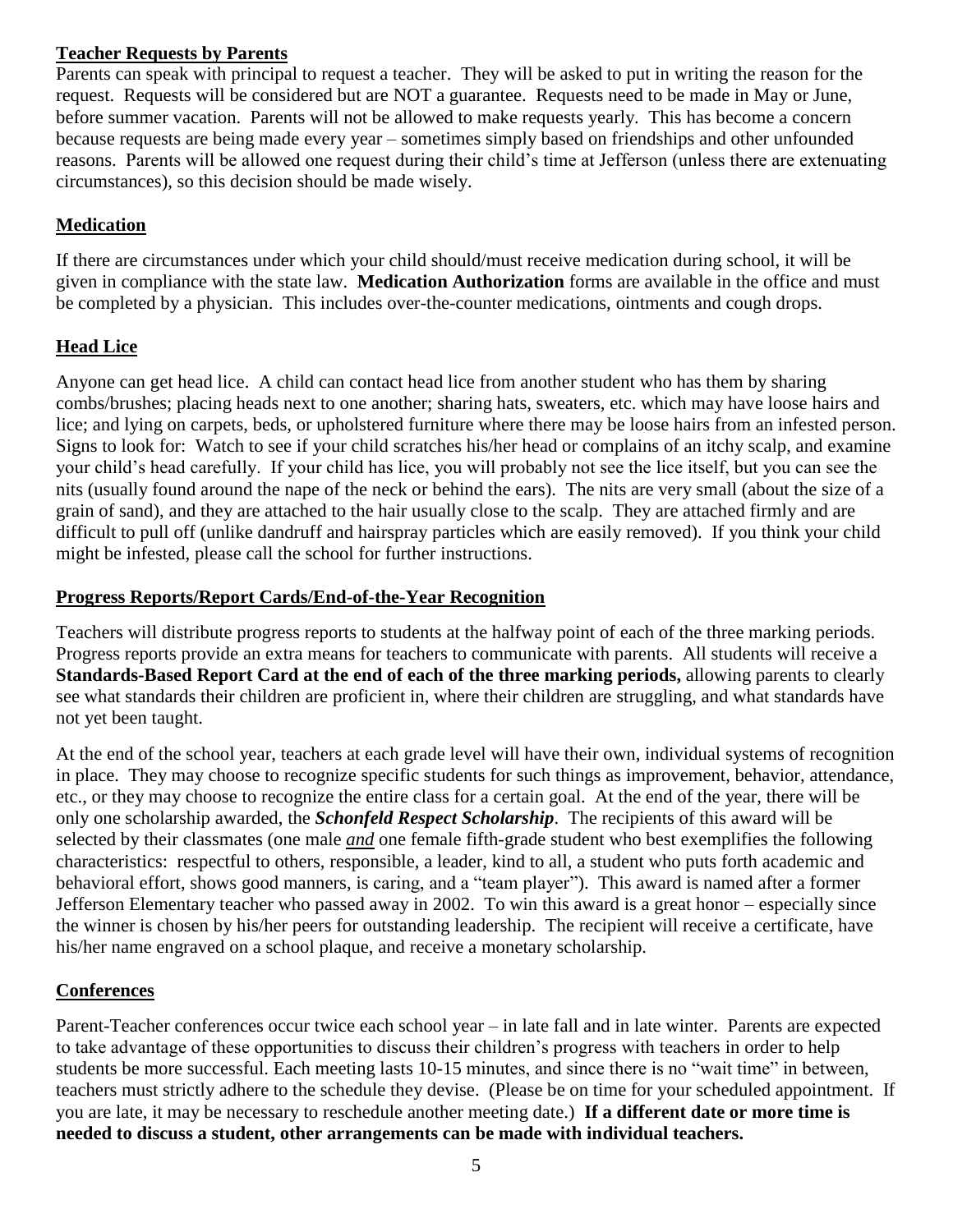## **Parent Portal**

Parents can use this tool to see their child's list of contacts (teachers), demographic address, attendance, and lunch accounts, etc. Parents can also and add money to lunch accounts using PayPal.

#### **Standardized Testing/Assessments**

All students in grades 3-5 will participate in the MEAP testing Program in the spring. This is a state-mandated test for public schools. This test does not provide information about student growth, but shows where students are in comparison to other students across the state who are in the same grade. Our District uses a valuable assessment for reading, math, and science called NWEA. NWEA assessments are done three times a year. The information that is gathered helps teachers recognize student strengths and weaknesses in a timely fashion so they can create lessons that are appropriate for each student. NWEA is a great tool for assessing student growth from the start of the year to the end. In addition to these assessments, our classroom teachers assess students regularly through tests, demonstrations, written responses, and observations. All of this information is shared with parents.

#### **Assignment Books**

Assignment Books are given out at the start of each school year to students in grades 2-5. This book is a handy way for students to keep track of daily classroom lessons/homework. Teachers and parents can also consistently communicate work that is being done in class and/or expected to be completed at home (and to communicate about other issues/events). To be an effective tool, students must be responsible for writing down daily classroom assignments/homework and then taking it home. The assignment books are also great organizational tools and contain helpful and educational information in them…open them up and take a look. Teachers also use other tools for communicating, such as the Parent-Teacher Communicator folder and e-mail.

#### **Volunteers/Parent Involvement/WATCH D.O.G.S.**

Parents/Guardians are welcomed as volunteers in our school. Volunteers can be a huge asset to students' school experience. Without parental assistance, many wonderful opportunities would not be possible! Please attend the monthly **JAG (Jefferson Action Group)** meetings. A lot of information and many ideas are shared at these meetings (regarding academics, school improvement, PBIS, fundraising, extracurricular events, etc.). If you are a male role model, please consider being a "WATCH DOG." (More information about this program will be shared throughout the school year – starting with Back-to-School Night.

To be a volunteer or chaperone, adults must first fill out a *Volunteer Consent form*, which is in the fall packet of information and can also be obtained from the office at anytime. (This form authorizes a background check to be conducted.) More information about being a volunteer will be given throughout the year as needs arise, but no parent will be considered to assist if a Volunteer Consent Form is not on file in the office. *Please fill out and return this form as soon as possible. Do NOT wait until a field trip arises, as it may be too late.* 

If parents are unable to volunteer at school, there are other ways they can be of value in a student's educational experience. Attending events such as Back-to-School Night, conferences, parent workshops offered by the school, and family fun nights shows students you care. Contributing to fundraisers or making specific donations allows us to enhance such things as our school's technology, library, and playground…all these things make student experiences more rewarding. Parents can also read to students at home or help them with math facts. Working on curriculum-related items at home enhances student academic skills and also shows students you value education.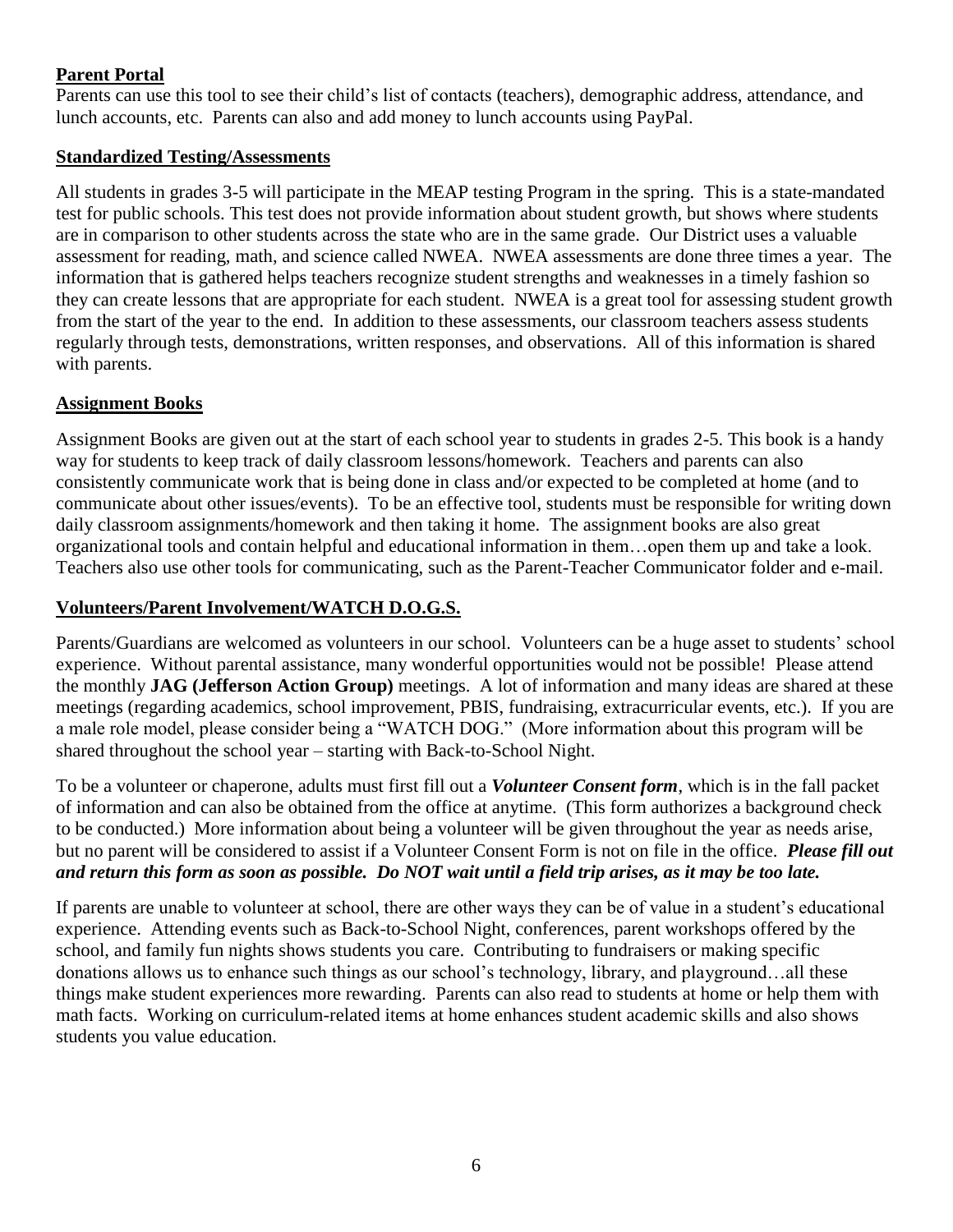#### **Lost and Found**

Items that are found should be turned in to the office. They will be kept in the office area or placed on the designated "lost-and-found" table in the main lobby area. (Money and other valuable items will remain in the office indefinitely.) Students should not take items from the lost and found unless the items belonged to them originally. Please pay extra attention to what students are bringing home. Sometimes they find things that are not theirs and take it home. Sometimes we need to remind students that a "lost and found" table is NOT a "lost and take" table. Thank you!

#### **Exchange of Money between Students**

*Students are not allowed to exchange money.* No one should be giving away money; no one should be asking for or "borrowing" money. Also, no student should buy, sell, or exchange items from students at school. No individual fundraising is allowed in school. Only school-sponsored fundraising is allowed. Information about specific fundraisers will be communicated to parents throughout the school year.

#### **Valuables**

Students should not bring valuable items (i.e. jewelry, large amounts of money, cell phones, etc.) to school. If they do, the personal items that are lost, damaged, or stolen, *are not the responsibility of the school.* **(NO compensation will be given.)** Students are allowed to bring games to play at lunch, but again, if these items are lost or damaged, no compensation will be given. If they become a nuisance, they will be banned.

#### **Cell Phones**

Cell phones are not recommended; however, if students need to bring a cell phone to school, it **MUST BE**  *TURNED OFF*. **It may not be seen or heard or it will be taken away** until the end of the day when parents will be contacted. (The phone may not be given back to the student – a parent may have to pick it up.) If cell phone use is a habitual problem, further consequences may be given.

#### **Birthday Celebrations**

The birthdays of children are happy and important days in their lives. It is natural to share joy on such days, so the school allows students to bring in treats on their birthday. We are requesting that snacks be store-bought and as healthy as possible. (Please communicate with your children's teachers to plan the nature of the treat, as they may have more specific instructions or rules.) Thank you!

On the same note: To ensure the happiness of all students, party invitations should NOT be sent to school to pass out unless the entire class is invited. Invites will not be distributed by staff. They should be passed out by students or parents outside of school.

#### **Advertising and Other Fliers**

Fliers that do not come directly from the school can only be distributed by staff after first being approved from the Board of Education or Central Office Administration.

#### **Pets on School Grounds**

Although dogs are valued family pets, some students are afraid of them. Please make sure dogs are kept on a leash and at a distance from the front door area. (Thank you!)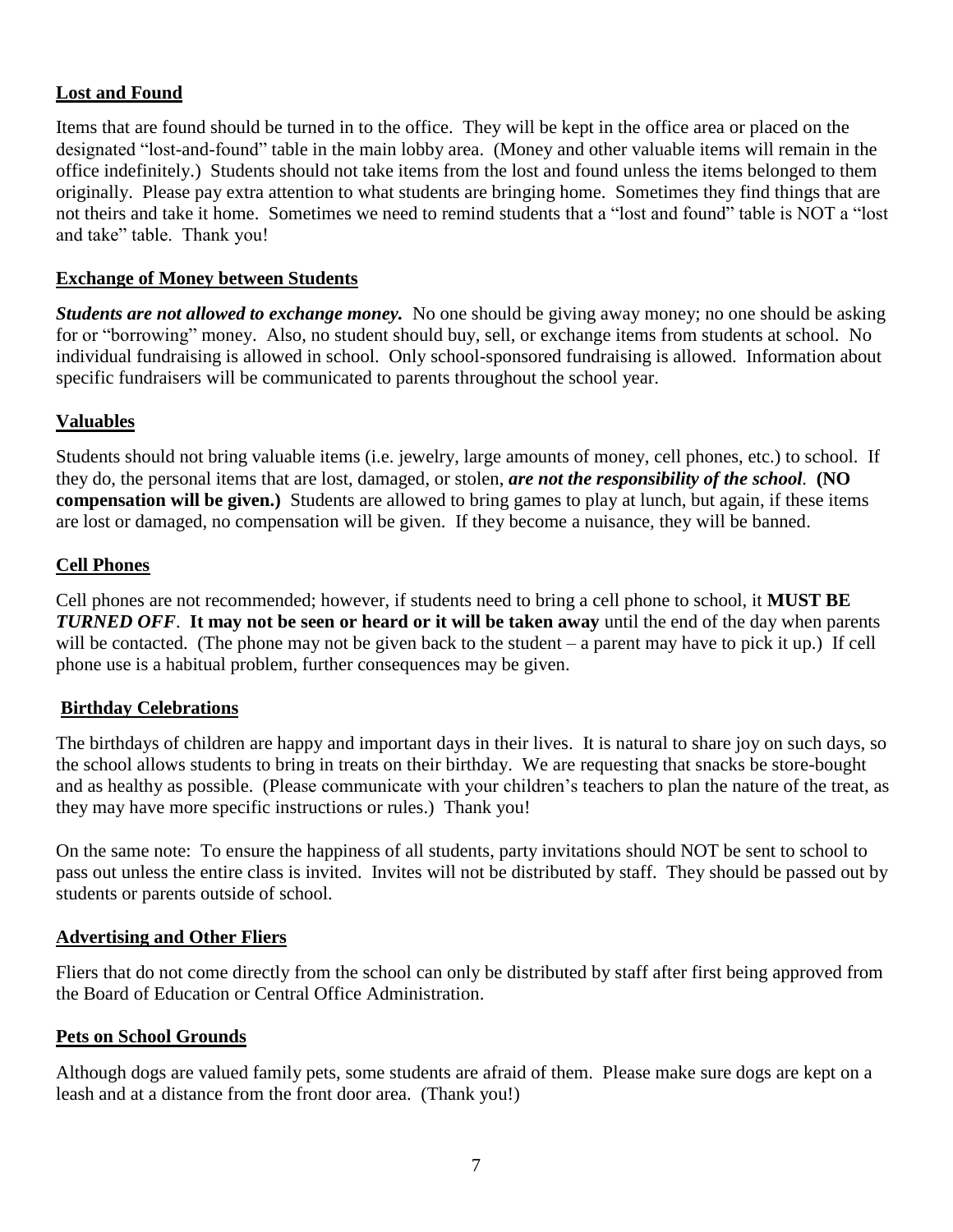# **School Store**

Our school store is run by parent volunteers. The store is open at lunch on the days that the parents in charge can donate their time (typically two days a week). Items, which usually range between .10 and \$3, include such things as pencils, erasers, folders, notebooks, etc. We also try to carry some "Jefferson" or "Jaguar" memorabilia.

## **Banned Items**

Many items are strictly banned from school buildings for obvious reasons- weapons, lighters, tobacco, etc. Some items, however, may not be as obviously applied to the "common sense" rule. Other items that are not permitted on school grounds include (but are not limited to) the following:

- Markers
- Lasers
- Cologne/perfume/body sprays of any kind **(Many people are allergic to these products.)**
- Pins, rubber bands/"silly bands", **& other items that could be used in dangerous/inappropriate ways** - Skateboards/Scooters
- No back packs in class (unless permission is given for specific situations)

- Other items, as they come to the attention of school employees, are subject to administrative approval.  *(We want to eliminate various items that can be harmful or distract the educational process.)*

#### **Dress Code**

**Dress codes are important to help maintain a safe environment that is also conducive to learning. Students will be expected to follow the school dress-code unless special days allow otherwise (i.e. "Pajama Day"). If a dress-code violation occurs, student will be asked to change. If no clothes are readily available to change into, student may be asked to call home. We also have extra clothing on hand to share with students if parents cannot be contacted.**

-No inappropriately short skirts or shorts

- -Stomach and back must be fully covered.
- -NO spaghetti-strap or strapless tops
- -NO clothing promoting tobacco, alcohol, drugs, profanity, or any other inappropriate conduct
- -NO hats worn in building
- -NO cutoff or see-through clothing (Please try to avoid clothing with holes as well.)
- -NO sagging pants
- -NO coats worn in the classroom
- -NO pajama tops or bottoms (including flannels)
- -NO flip-flops/beach shoes or slippers (All students must wear shoes that have a strap on the back for safety reasons.)
- -Socks *should be* worn (even with sandals due to woodchips and activity on the playground).
- -NO writing on bodies or clothing with markers, pens, etc.
- No "wild hair" styles/Any hair that is dyed must be of a natural color.

*(Other dress styles subject to administrative approval. If you are uncertain about a particular style, please contact administration.)*

# **Snacks**

Please send your child to school with a snack each day. Some classes eat the snack in the morning prior to lunch (especially if they have the last-hour lunch); others eat their snack in the afternoon (especially if they have the first lunch). When packing the snack, please consider healthier choices: fruits, vegetables, cheese and crackers, go-gurts, trail mix, pretzels, etc. PLEASE do not send candy, cookies, fruit chews or other sugar items if possible. Thank you!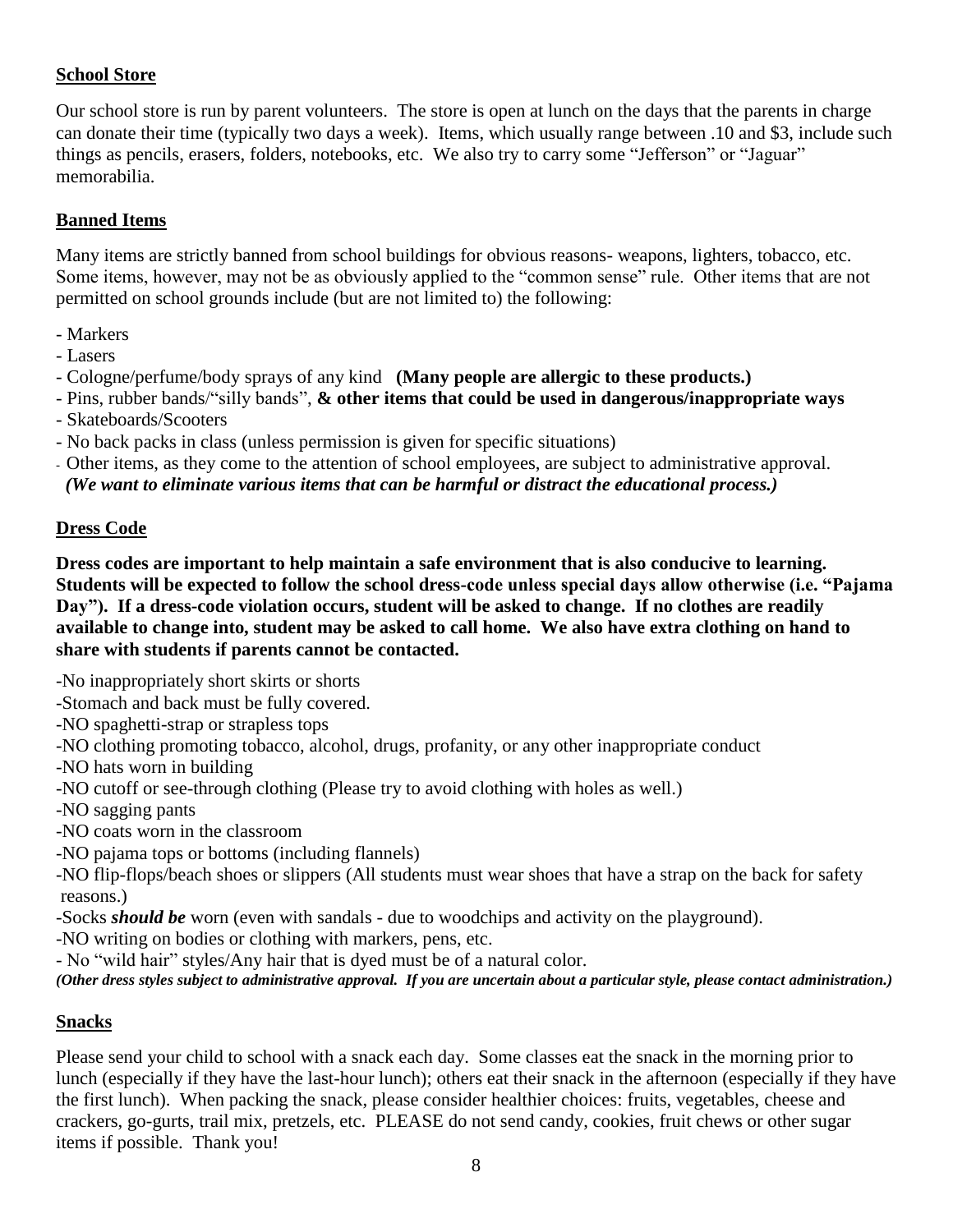#### **Student Code of Conduct**

An effective and safe school requires the establishment of rules and procedures. Guidelines allow Jefferson staff to establish a school environment that not only fosters academic growth but also personal growth. Every student has the right to come to school and to feel safe. No student should feel threatened or have his/her selfesteem jeopardized. If all students follow our four basic school rules, no serious disciplinary action should be required. However, there may be situations that arise that require disciplinary action. Many of these situations will be handled by teachers, but some will require assistance from the administration. More serious infractions will be dealt with by the principal. These infractions include **harassment/bullying, threats, unsafe behavior, fighting, profanity, gross disrespect toward adults, and consistent disruption in the classroom**.

#### **Extremely Serious Infractions**

**Physical assaults**; **theft**; **deliberate destruction of any school property**; acts of **arson**; possession of **weapon(s) or look-alike weapon(s)**; **bomb threats** or any **threats of killing**; and **use/possession of drugs/alcohol or tobacco** are considered extremely serious infractions. We are committed to providing a safe and friendly learning environment for our students; therefore, **students committing any of the aforementioned mentioned acts will automatically be suspended and/or recommended for expulsion.**

#### **Walking to and from School**

Problems that arise between students while walking to and from school will be investigated by the building principal. The school has jurisdiction over students en route to and from school. **Neighborhood disputes and problems that arise outside the school day are not within the jurisdiction of the school.** *(Reminder: When walking to and from school, students should avoid trespassing on neighboring schools' property.)* 

# **Title I**

Thomas Jefferson Elementary School is a Title I school, which means it receives federal funds due to the percentage of students that receive subsidized meals (free/reduced lunch). Title I funds are used at the school level to best meet the needs of students. It is divided up into several large categories, including staff development to help improve the instruction of teachers, parenting to help meet the needs of the community through collaboration and support, instructional aides, and resources so that students can have the necessary assistance and materials to be successful.

In order to make sure that the educational needs of students are met, it is very important that our teachers, parents, and community members participate in the children's learning process. Jefferson offers many events and activities that involve parents so they can become active in their child's education as well as assist them at home. Parents are encouraged to participate in activities, to attend parent meetings, to communicate with teachers, and to share opinions and concerns. We want parents to know they have a voice that is heard.

Please visit the school website to view many informative and beneficial items such as the school's Vision and Mission statements, information about each of the specific school goals (reading, writing, and math), PBIS (Positive Behavior Intervention Support), JAG (Jefferson Action Group) agendas, monthly newsletters from the principal, teacher memos, current events, monthly calendars, and policies/procedures. The website helps our school communicate with parents and the community in an effort to keep all Jefferson members current and involved. If you should have any questions please feel free to stop by the office or to contact the principal at (734) 759-5600.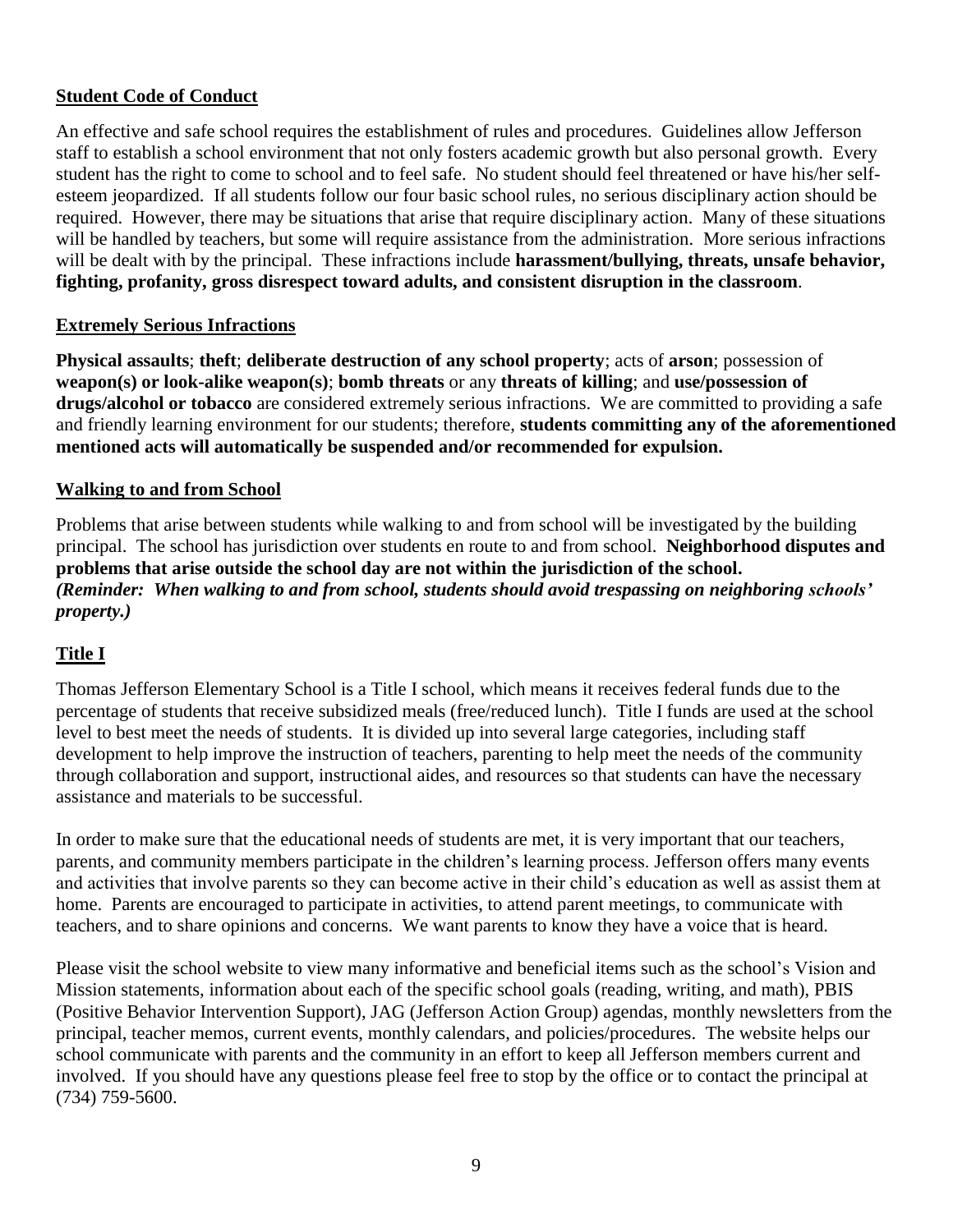# **PBIS (Positive Behavior Intervention & Support)**

Students are expected to complete assignments regularly. Students are also expected to behave appropriately and follow school rules daily. When students are caught doing something extra kind, safe, respectful, or responsible, or if they "stay on green" (classroom behavior magnet), they may be given a positive behavior stamp. These stamps add up, and students get to accumulate points which will allow them to "shop" at a special "PBIS" school store twice a month. Students can "buy" something each time they shop, or they can save up to get a larger item. As an added bonus, approximately every four to six weeks, students who consistently do their work and who also behave appropriately (no office referrals) will be acknowledged with a school-wide reward. **(Please see attached pages for more PBIS information.)**

# **Positive Behavior Intervention & Support Program (PBIS)**

Providing a safe and productive learning environment for our students is extremely important to the staff at Jefferson. To accomplish this goal, we have implemented the PBIS Program. This program is designed to teach respect, responsibility, and safety at school in a positive manner.

PBIS is a research-based program that is a proven school support system that aids in the reduction of problematic behaviors. The key to this program is focusing on proactive prevention. Students are taught clearly defined behavioral expectations (see the attached **"Expectations Matrix"**) and recognize there are rewards and consequences for behaviors.

Appropriate daily behavior is expected. If students are not following rules, they may have their "magnet" turned. Each day, students start out with a green magnet. If they fail to follow classroom/school rules, their magnet will be changed to blue, which is a warning. A second offense would result in a yellow magnet, resulting in a consequence from the teacher. A third offense would cause the magnet to be changed to orange (lunch detention), and then red (ODR – office discipline referral and loss of the school-wide PBIS reward for that month). It is our goal to be proactive and preventative rather than reactive so students can be successful!

Students receive rewards for positive behaviors. When students are caught doing something extra kind, safe, respectful, or responsible, or if they "stay on green" (classroom behavior magnet), they may be given a positive behavior stamp. These stamps add up, and students get to accumulate points which will allow them to "shop" at a special "PBIS" school. As a bonus incentive, all students will be encouraged to make the PBIS Challenge. Approximately every four to six weeks, students who consistently do their work and who also behave appropriately (no office referrals) will be acknowledged with a reward. Possible rewards, which take place during the school day, may include a fun outdoor day, an assembly, or a special treat. We ask that parents encourage their sons/daughters to meet each month's challenge! Hopefully these incentives will motivate all students and ultimately establish good work ethics and positive behavior. Positive reinforcement is the primary plan of the PBIS program, and problematic behaviors are quickly, constructively, and consistently addressed. Discipline data is collected and shared with staff in order to understand the most common problem behaviors and locations so adjustments can be made. It is our hope that this program inspires students to be their best…making school a great place for **every student. Go, Jaguars!**